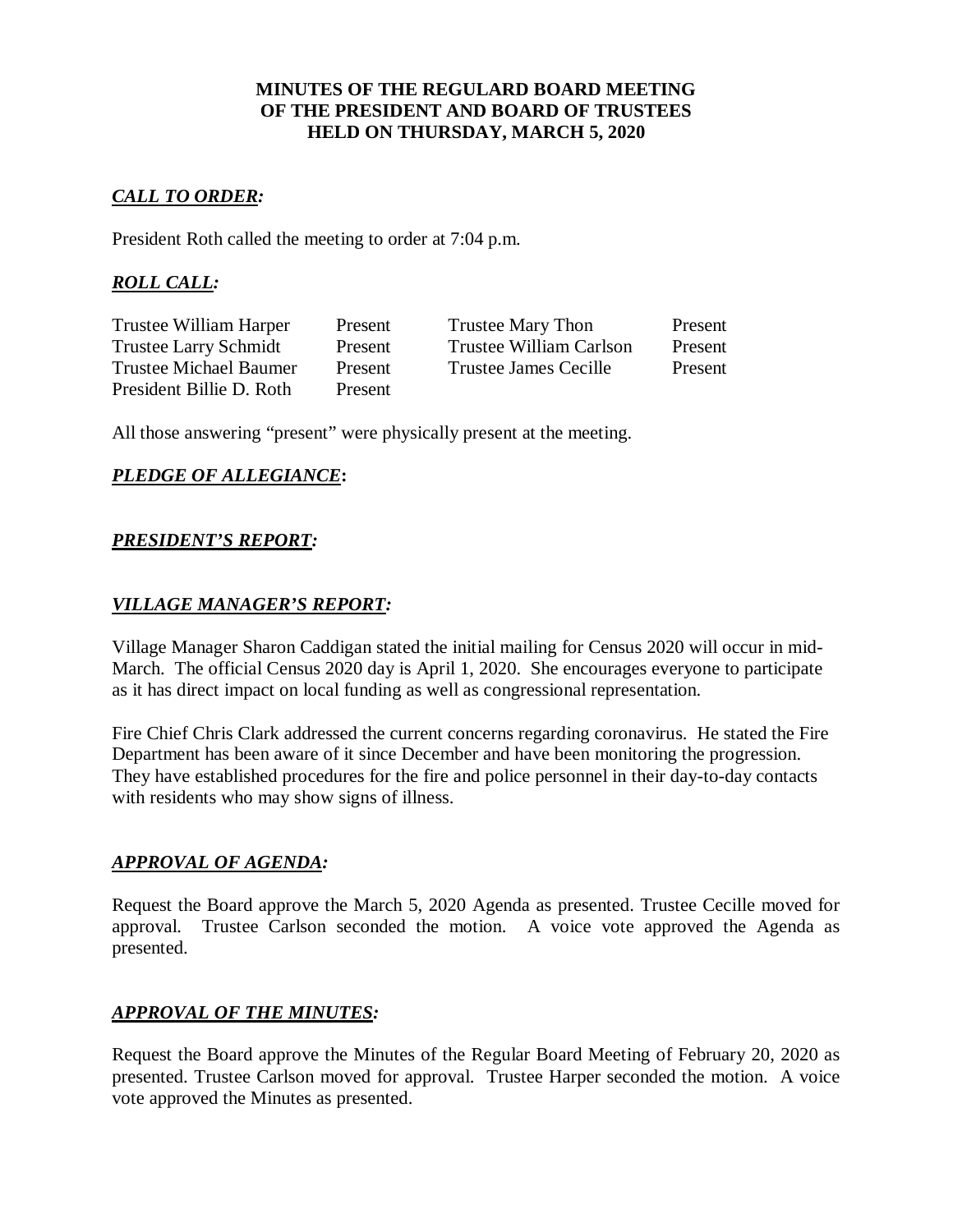### *COMMUNITY DEVELOPMENT – Trustee Carlson/Trustee Harper*

A-20-025 Ordinance – Approval of Execution of Planned Unit Development Agreement / Sealmaster / 375 Roma Jean Parkway

> Request the Board approve an Ordinance entitled "AN ORDINANCE APPROVING A LOT CONSOLIDATION, APPROVING A PLAT OF CONSOLIDATION AND APPROVING AND AUTHORIZING THE EXECUTION OF A PLANNED DEVELOPMENT AGREEMENT FOR JB ENTERPRISES II, INC. D/B/A SEALMASTER CHICAGO AND NORTHWEST ENTERPRISES, INC. (375 ROMAJEAN PARKWAY, STREAMWOOD, ILLINOIS)." This Ordinance authorizes execution of a Planned Development Agreement for the consolidation of two lots and future expansion of an existing industrial use.

Trustee Carlson presented the Ordinance for first reading and posting.

Community Development Director John Peterson stated the current property owner of 375 Romajean Parkway (Sealmaster) has purchased the adjacent parcel at 395 Romajean for a total of 3 acres, and wishes to consolidate the parcels. They plan use the additional space for parking and provide better access to the site. Semi-trailers will be parked in the southeast corner of the property and will be enclosed with an 8 foot tall wood privacy fence. There is an existing 8-foot tall privacy fence on the east side of the existing building. The existing storm water detention basin in the southwest corner will be increased in area and volume to accommodate the additional drainage needed for the site. The petitioner is requesting to stockpile the fill for a period of up to five years on site. The pile will be no higher than 8 feet, located between the proposed trailer parking and detention basin. Staff is agreeable as long as the pile is graded, vegetated and properly maintained. The petitioner is also requesting to park semi-trailers on the site on an unpaved surface during construction with a deadline of October 31, 2020. Landscape improvements are on the south half of the property, primarily around the detention basin. Village Code requires landscaping to be installed along the south property line. The Petitioner is requesting a variance to maintain as much of the existing landscaping along the south property line and also to eliminate the required irrigation system. Staff supports the landscaperelated variances. The storm water detention basin will be expanded to accommodate all of the needs for the site. Code requires any under drains to be a minimum of sixinches in diameter. The petitioner is proposing a four-inch underdrain. This is a variance to the Code and staff is supporting it due to the design constraints of the basin. A five-foot public utility and drainage easement will also be granted along the north property line.

Kevin Shields, petitioner and property owner, was present for questions. He acknowledged the requested variances and agreed to the requirements stated. He also stated that after the improvements for the parking area to the south, he intends to expand the existing building.

Trustee Harper confirmed the fill storage pile will not exceed 8 feet in height and will be allowed for no more than five years. Trustee Harper also suggested working with Public Works personnel to best determine drought-tolerant plantings that will survive without irrigation. Trustee Cecille asked about the reduced size of the detention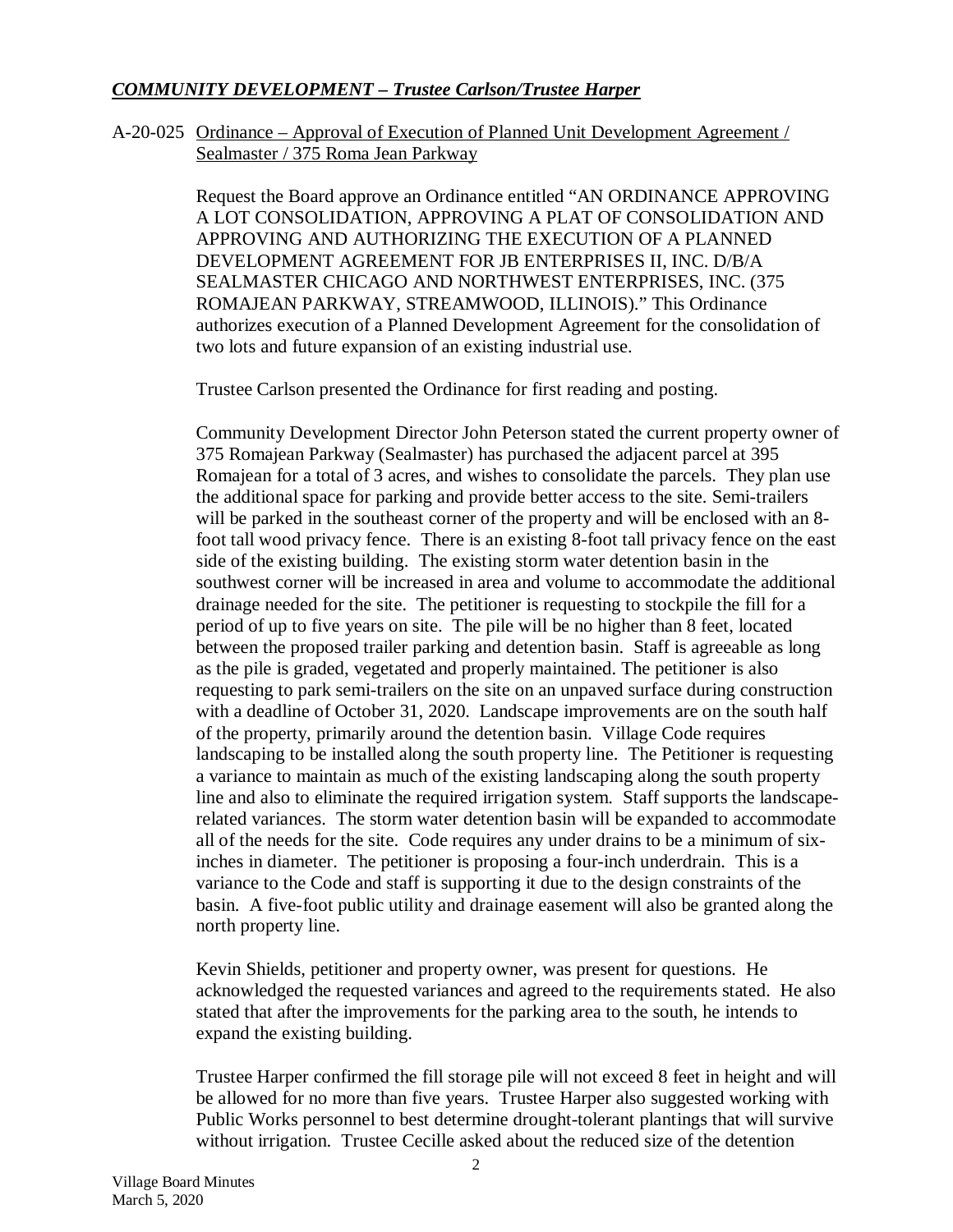drain. Public Works Director Matt Mann stated the grade restraints of the site will not allow installation of a 6-inch drain; the 4-inch drain will work fine and is similar to a "French" drain. Mr. Peterson stated the Planning and Zoning Board requested all documents and issues be addressed prior to transmitting to the Board; this condition has been met.

#### A-20-026 Ordinance – Special Use – Thai Siri

Request the Board approve an Ordinance entitled "AN ORDINANCE GRANTING A SPECIAL USE PERMIT TO ALLOW FOR THE OPERATION OF A RESTAURANT WITH THE SERVICE OF ALCOHOLIC BEVERAGES IN A C-2 COMMERCIAL DISTRICT LOCATED AT 1036 E. SCHAUMBURG ROAD." This Ordinance approves a Special Use for the sale of alcohol in a restaurant.

Trustee Carlson presented the Ordinance for first reading and posting.

Community Development Director John Peterson stated this restaurant space is being renovated for a new Thai restaurant with seating for 70 persons. They are planning a full service bar and have renovated the kitchen and restroom facilities as well. There is sufficient parking within the shopping center. The Planning and Zoning Board heard this Petition and recommends in favor of the special use as long as the submitted interior site plan is followed. Staff concurs with the recommendation. Kaythy Sisomboune, managing partner, was present for questions. Trustee Cecille confirmed the restrooms have been updated and are fully ADA accessible.

#### A-20-027 Motion – Approval of Vehicle Purchase

Request the Board approve the purchase of one Ford F-150 pick-up truck for a total cost not to exceed of \$22,985.00 from Morrow Brothers Ford of Greenfield, IL.

This vehicle will be used by the Community Development Department. Funds to purchase this vehicle are included in the Equipment Replacement Fund (ERF).

Trustee Carlson presented the Motion and moved for approval. Trustee Cecille seconded the motion. Community Development Director John Peterson stated this is a planned replacement for a 2013 pickup truck used by the inspectors. This purchase is through the State of Illinois bid for Ford F-150 pickup trucks. Trustee Cecille asked if there were any modifications to the truck; Mr. Peterson stated there is no additional equipment other than the included truck bed liner. ROLL CALL:

| Trustee Harper  | Aye | Trustee Thon           | Aye |
|-----------------|-----|------------------------|-----|
| Trustee Schmidt | Aye | <b>Trustee Carlson</b> | Aye |
| Trustee Baumer  | Aye | <b>Trustee Cecille</b> | Aye |

Motion carried.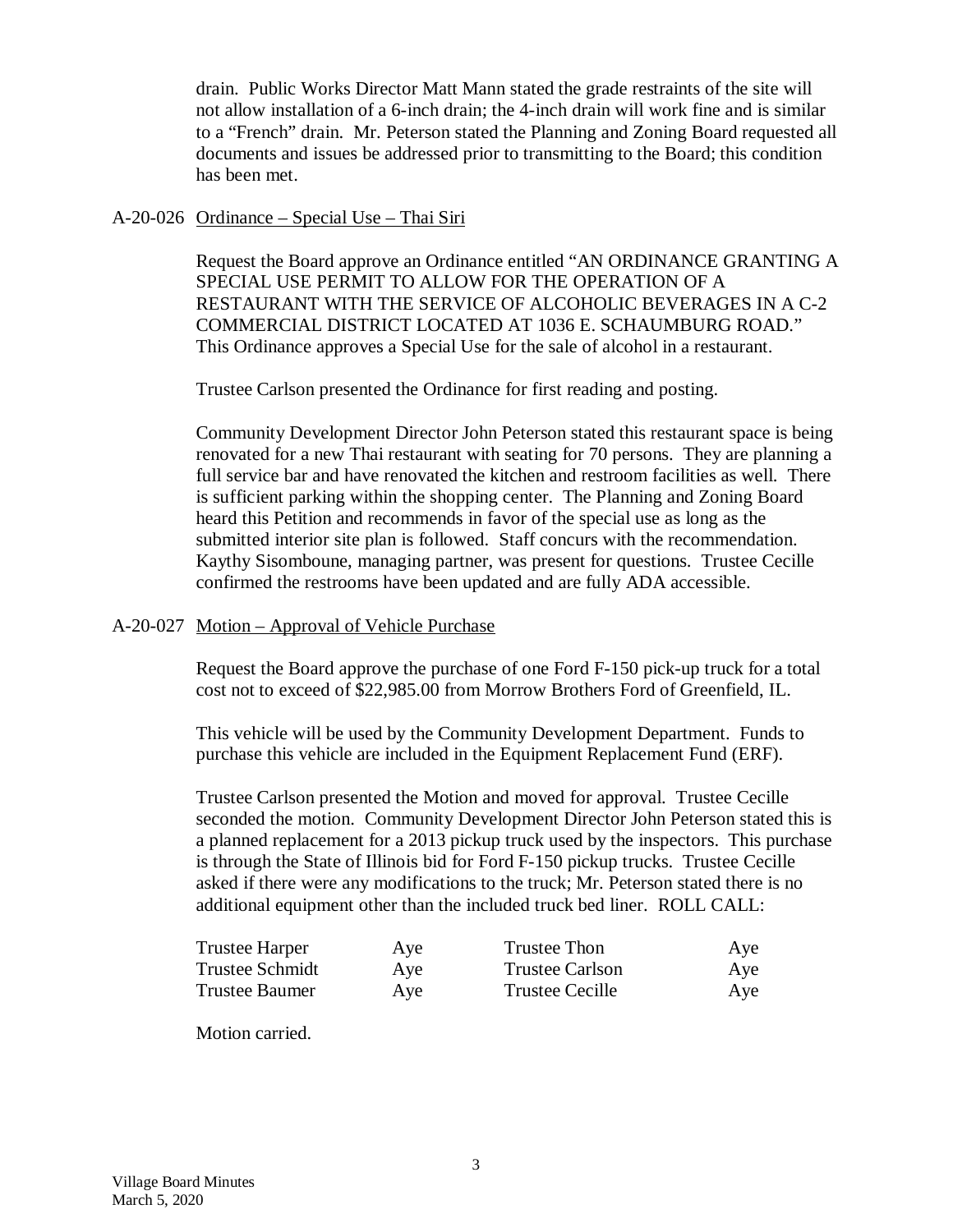# *PUBLIC WORKS - Trustee Baumer/Trustee Schmidt*

#### A-20-028 Resolution – Roof Water Plant #3

Request the Board approve a Resolution entitled "A RESOLUTION DECLARING THE LOWEST RESPONSIBLE BIDDER, ACCEPTING THE BID AND AUTHORIZING THE VILLAGE PRESIDENT TO EXECUTE ON BEHALF OF THE VILLAGE AND AUTHORIZING THE VILLAGE CLERK TO ATTEST TO A CERTAIN CONTRACT WITH L. MARSHALL, INC. FOR ROOF REPLACEMENT AT WATER PLANT NO. 3." This approves a Resolution to permit the replacement of the roof at Water Plant #3 by the lowest most responsible bidder at a cost not to exceed \$76,000.00.

Trustee Baumer presented the Resolution and moved for approval. Trustee Cecille seconded the motion. Public Works Director Matt Mann stated the roof on Water Plant #3 is more than 30 years old and has had many repairs. This will be a full removal and replacement and has a 20 year warranty. L. Marshall has favorable references and has performed well on similar projects in the area. ROLL CALL:

| <b>Trustee Thon</b>    | Aye | <b>Trustee Schmidt</b>   | Aye |
|------------------------|-----|--------------------------|-----|
| <b>Trustee Carlson</b> | Aye | Trustee Baumer           | Aye |
| Trustee Cecille        | Ave | <b>Trustee Harper</b>    | Aye |
| Motion carried.        |     | <b>RESOLUTION 2020-9</b> |     |

#### A-20-029 Ordinance – Intergovernmental Agreement / JAWA

Request the Board approve an Ordinance entitled "AN ORDINANCE APPROVING AND AUTHORIZING THE EXECUTION OF A SECOND EXTENDED, AMENDED AND RESTATED INTERGOVERNMENTAL WATER SUPPLY AGREEMENT WITH THE NORTHWEST SUBURBAN MUNICIPAL JOINT ACTION WATER AGENCY (JAWA)." The Northwest Suburban Joint Action Water Agency (JAWA) is a consortium of seven municipalities that originally entered into an intergovernmental agreement (IGA) in 1982 to provide and purchase its water supply from the City of Chicago. This amendment to the Agreement establishes trustee accounts for the repayment of debt owed by the agency.

Trustee Baumer presented the Ordinance for first reading and posting.

Village Manager Sharon Caddigan reviewed the Village's participation in JAWA for purchase of Lake Michigan water starting in 1982. A successor agreement with the seven JAWA communities was approved in 2018. This is an amendment to the Member Agreement allowing the Agency to sell bonds to resolve its debt to the IL Toll Authority. The modification permits the Agency to use Trustee Accounts to pay for the debt service; this language was in the original Agreement but removed in the 2018 Amendment. The Amendment was drafted by JAWA counsel and reviewed by all involved municipal attorneys.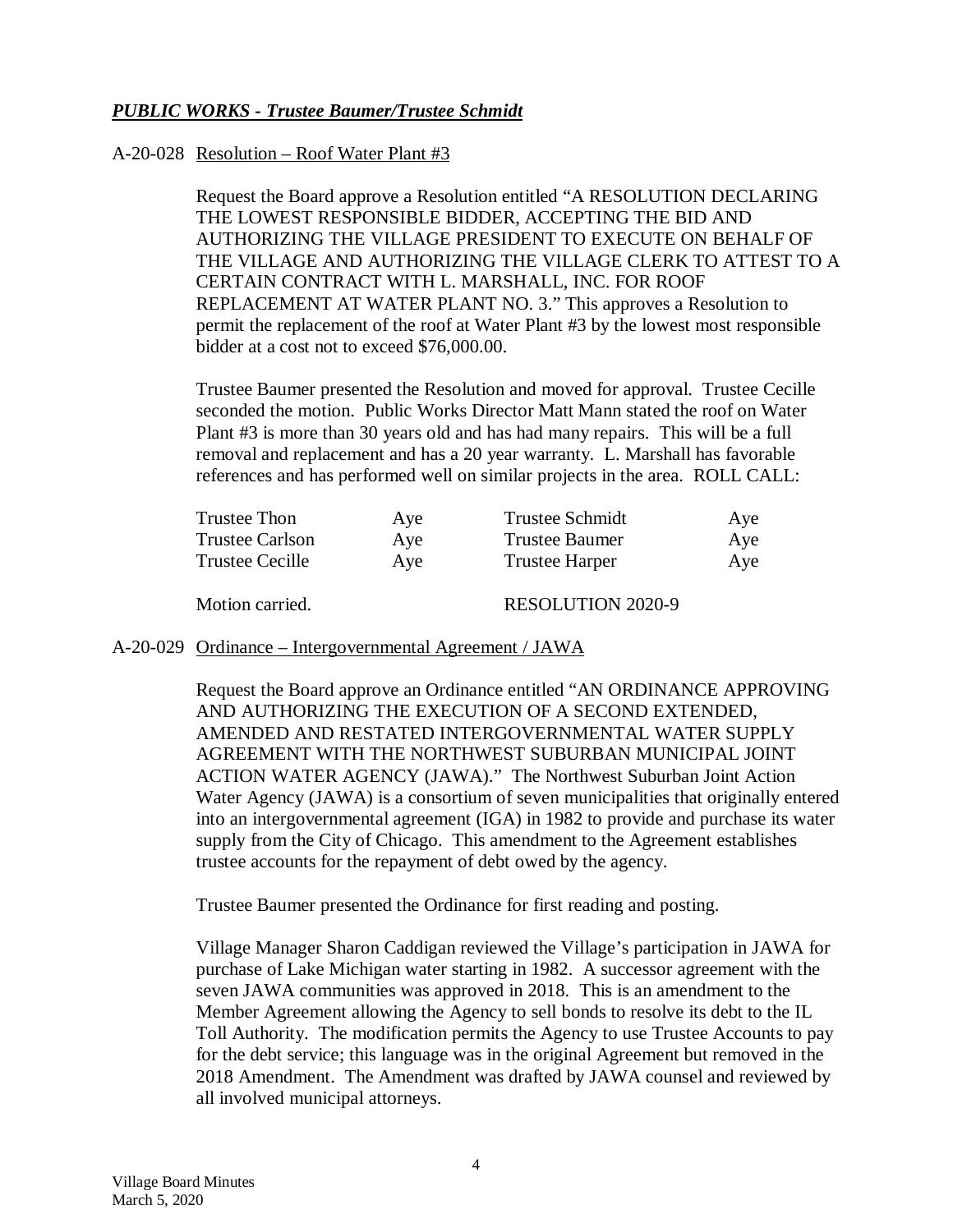Trustee Harper asked if this Amendment would have an effect on the cost of the water purchased. Ms. Caddigan stated it would not as the debt service is part of the fixed costs which are segregated in a special account with JAWA.

## *COMMUNITY AFFAIRS - Trustee Thon/Trustee Cecille*

### A-20-030 Ordinance – Number of Liquor Licenses

Request the Board approve an Ordinance entitled "AN ORDINANCE AMENDING SECTION 3-4-8 ENTITLED "LICENSE CLASSIFICATIONS, FEES, NUMBER ISSUED" OF CHAPTER 4 ENTITLED "ALCOHOLIC LIQUOR DEALERS" OF TITLE 3 ENTITLED "BUSINESS AND LICENSE REGULATIONS," OF THE VILLAGE CODE OF ORDINANCES OF THE VILLAGE OF STREAMWOOD." This Ordinance amends the number of select liquor license classifications available for purchase to conform to the actual number of licenses outstanding at this time.

Trustee Thon presented the Ordinance for first reading and posting.

Attorney Tom Bastian stated the Village Code must reflect the number of liquor licenses within each classification that are actually issued. Thai Siri will soon be granted a special use for liquor service within a restaurant and is seeking a Class A license. This Ordinance, when approved, will increase the number of Class A licenses from 8 to 9.

### *LEGISLATIVE – Trustee Cecille/Trustee Thon*

### A-20-023 Ordinance – Approval of Disposal of Surplus Equipment

Request the Board approve an Ordinance entitled "AN ORDINANCE AUTHORIZING THE SALE BY PUBLIC AUCTION, PRIVATE SALE, OR TRANSFER OF SURPLUS PERSONAL PROPERTY OWNED BY THE VILLAGE OF STREAMWOOD." This Ordinance approves declaring various items surplus and authorizing the disposal of these items by private sale, auction, trade-in, donation, or to otherwise discard them at the least cost to the Village.

Trustee Cecille presented the Ordinance and moved for approval. Trustee Baumer seconded the motion. ROLL CALL:

| Trustee Schmidt | Aye | <b>Trustee Carlson</b>  | Aye |
|-----------------|-----|-------------------------|-----|
| Trustee Baumer  | Aye | <b>Trustee Cecille</b>  | Aye |
| Trustee Harper  | Aye | Trustee Thon            | Aye |
| Motion carried. |     | <b>ORDINANCE 2020-9</b> |     |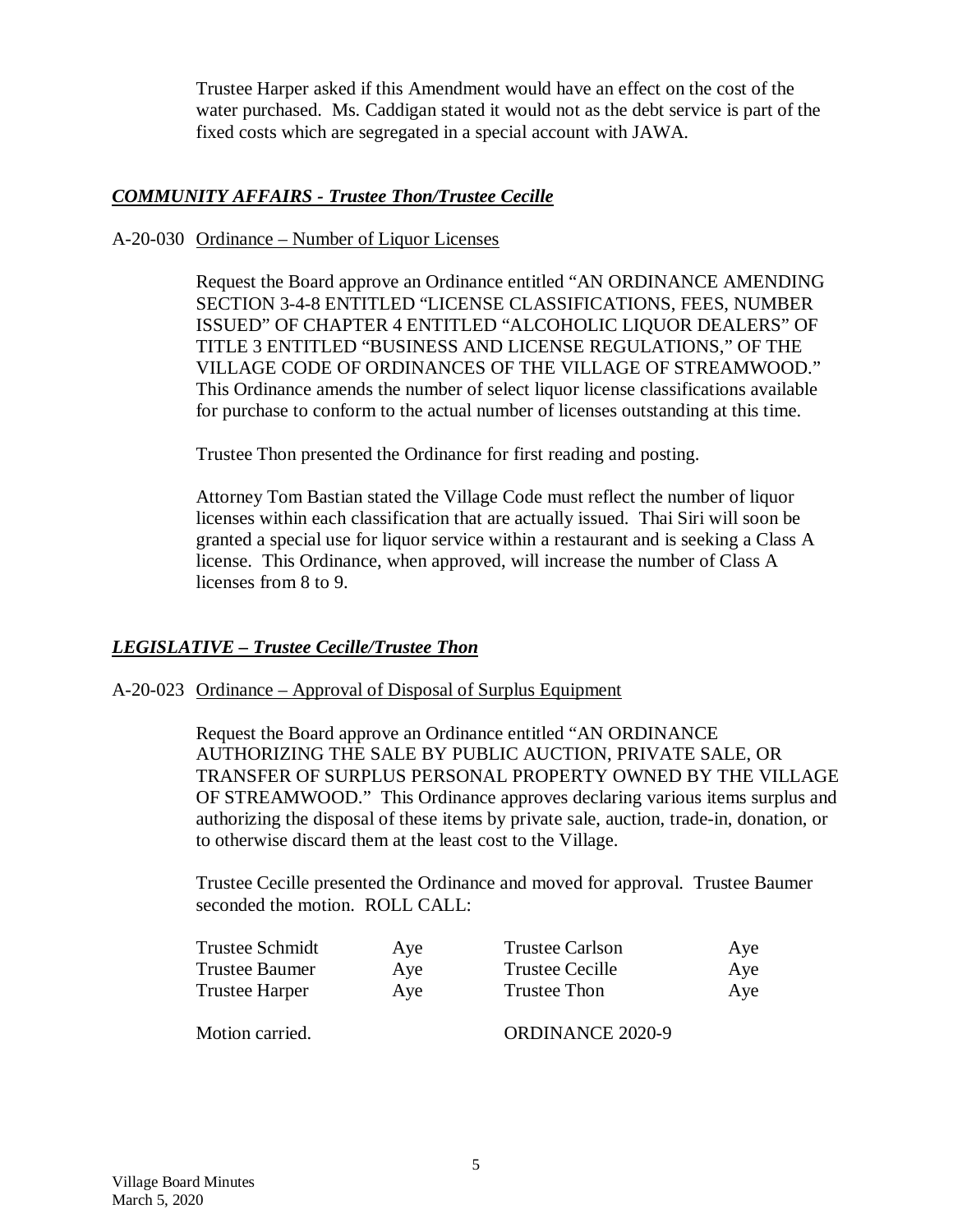#### A-20-031 Ordinance – Approval of Amendment to Zoning Map

Request the Board approve an ordinance entitled "AN ORDINANCE AMENDING THE ZONING ORDINANCE AND ZONING MAP OF THE VILLAGE OF STREAMWOOD, COOK COUNTY, ILLINOIS." This Ordinance amends the Village's official zoning map to include any additions or changes that have occurred over the past two years.

Trustee Cecille presented the Ordinance for first reading and posting.

Community Development Director John Peterson stated state law requires publishing a zoning map each year in March to reflect any changes in the prior year. There were no changes in 2018; no map was published in 2019. There were two amendments in 2019: 1. The lot consolidation and rezoning to C2-PUD for the expansion of the Shree Swaminarayan Temple at 1020 Bapa Road; and 2. The rezoning to R4-PUD for the new Fire Station 31 at 1204 S. Park Avenue. The map has a new "look" as it was prepared by the GIS consortium, enhancing the overall appearance and usability.

### *FINANCE - Trustee Schmidt/Trustee Baumer*

### A-20-032 Motion – Approval of Semi-Monthly Expenditures

Request the Board approve the semi-monthly expenditures in the amount of \$365,942.71 which represents the total of the schedule of bills dated March 5, 2020.

| General Fund                         | \$119,644.93 |
|--------------------------------------|--------------|
| <b>Wetland Special Service Areas</b> | 342.84       |
| Capital Replacement Fund             | 179,449.83   |
| <b>Street Improvement Fund</b>       | 41,455.45    |
| <b>Equipment Replacement Fund</b>    | 933.10       |
| <b>Facilities Replacement Fund</b>   | 5,690.96     |
| Water and Sewer Fund                 | 12,525.55    |
| Golf Fund                            | 5,900.05     |
| Total                                | \$365,942.71 |

Trustee Schmidt moved for approval of the semi-monthly expenditures as presented. Trustee Harper seconded the motion. ROLL CALL:

| Trustee Carlson | Aye | Trustee Baumer         | Aye |
|-----------------|-----|------------------------|-----|
| Trustee Cecille | Aye | <b>Trustee Harper</b>  | Aye |
| Trustee Thon    | Aye | <b>Trustee Schmidt</b> | Aye |

Motion carried.